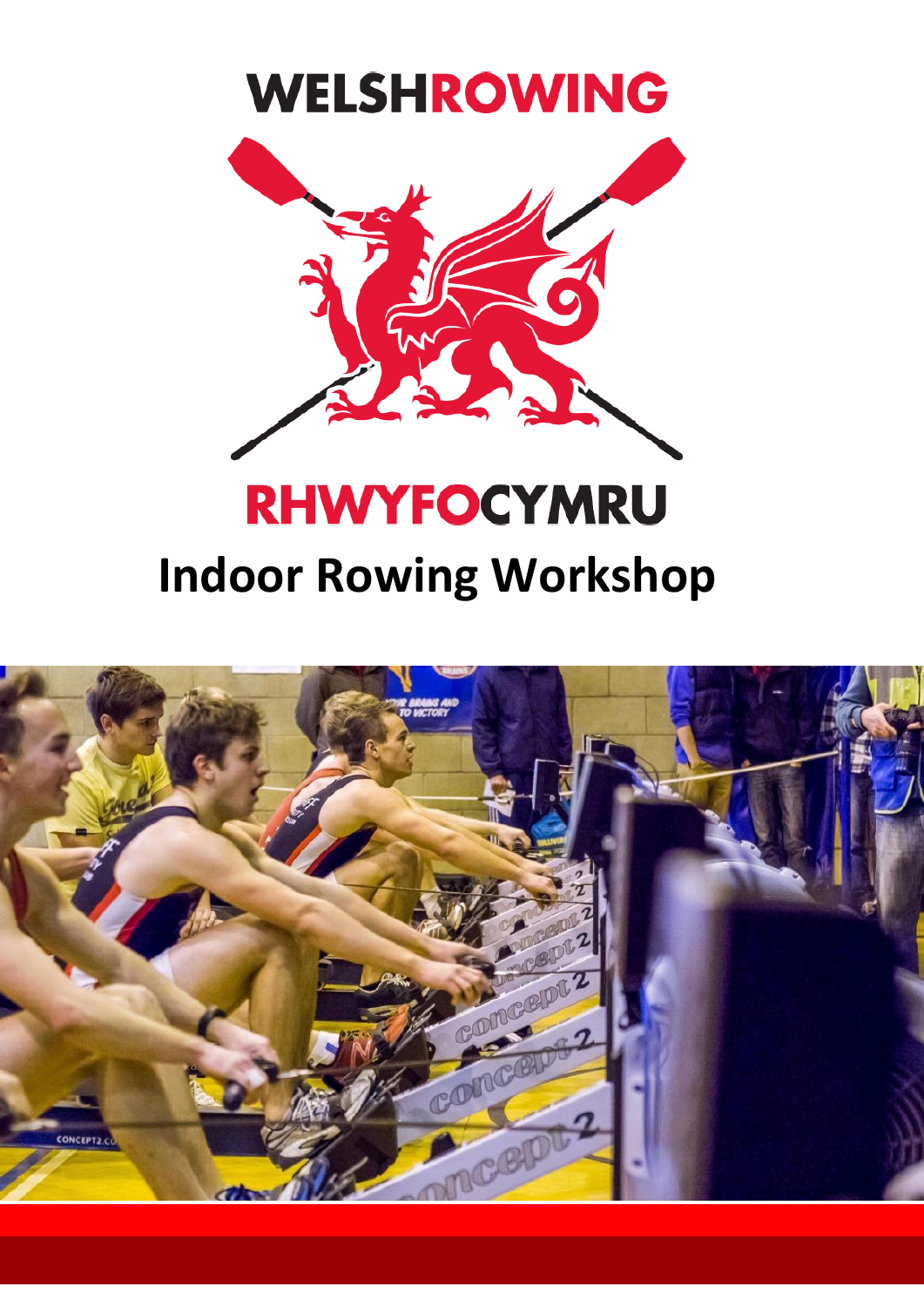### **Aims**

The purpose of the Indoor Rowing workshop is to enhance the knowledge of coaches delivering indoor rowing sessions in gyms, schools and rowing clubs to ensure that participants are given high quality training sessions promoting good technique and a lifetime in the sport.

## **Objectives**

The key learning objectives of the Indoor Rowing Workshop that all candidates are expected to have the knowledge of following the workshop are:

- Learn how to set up the rowing machine correctly
- Understand what correct rowing technique is and the key points
- Know how to coach the basics of indoor rowing following British Rowing Technique
- General maintenance of the indoor rowing machine
- Awareness of how to progress knowledge and opportunities in rowing
- Knowledge of being inclusive within indoor rowing

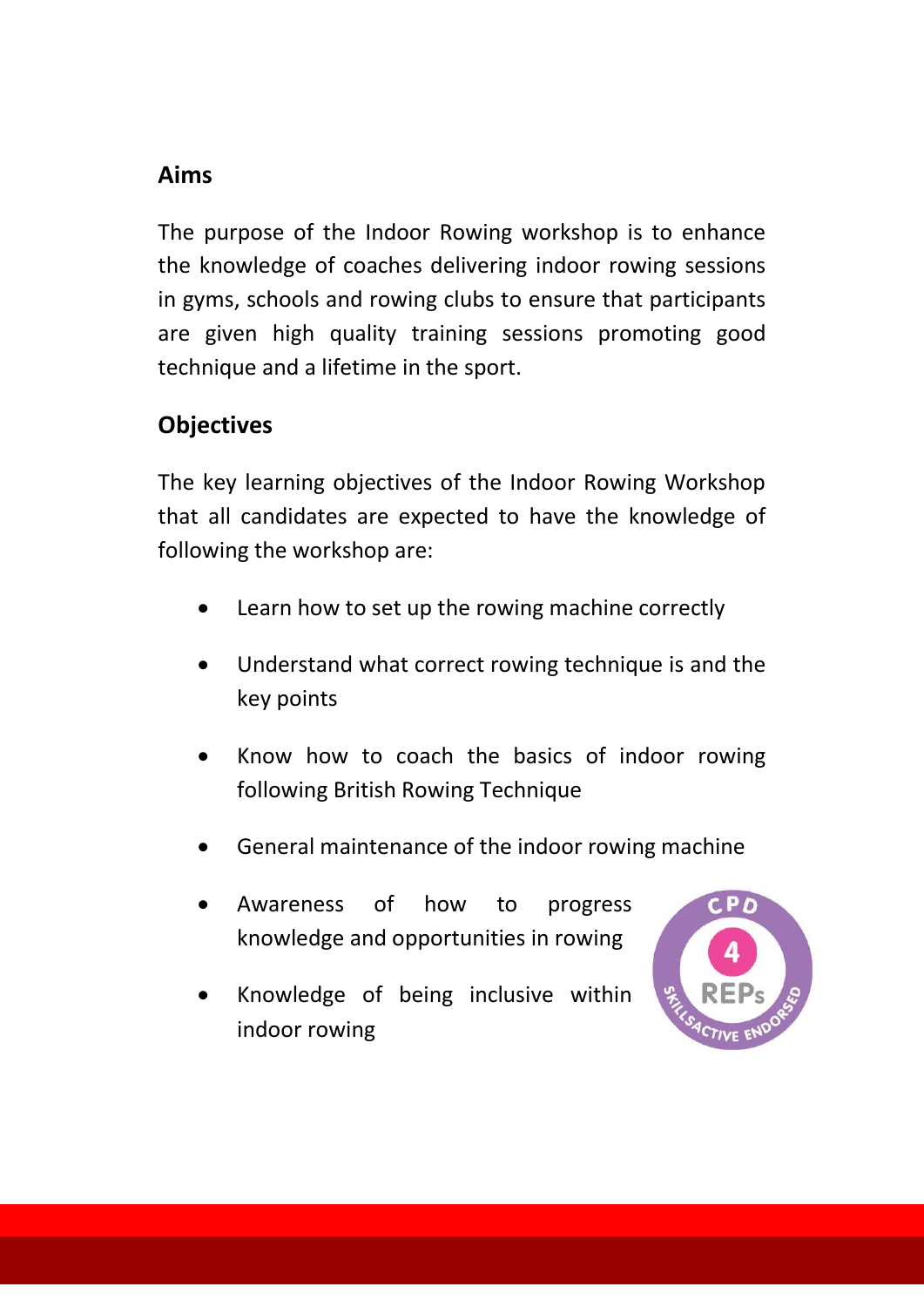#### **Workshop Timetable**

- 0-1hr Introduction and setting up the rower
- 1-2 hr Indoor rowing technique and coaching beginners

Break

- 2-3hr Improving and correcting technique
- 3-4hr Training, games and where next

A resource book will be provided on the course. All candidates must bring suitable training kit for light exercise to practice coaching indoor rowing.

There is no assessment to this workshop

#### **Workshop Details**

Cost of the workshop will be £60 per head or a centre can purchase a workshop for up to 12 people for £660.

The course may have between 6 and 12 candidates

To find out more details and information how to get onto workshop, or to have one run at your venue please contact Laura Kentfield

Rowing Development Officer

Welsh Rowing

[Laura.Kentfield@welshrowing.com](mailto:Laura.Kentfield@welshrowing.com) or 07455 972208